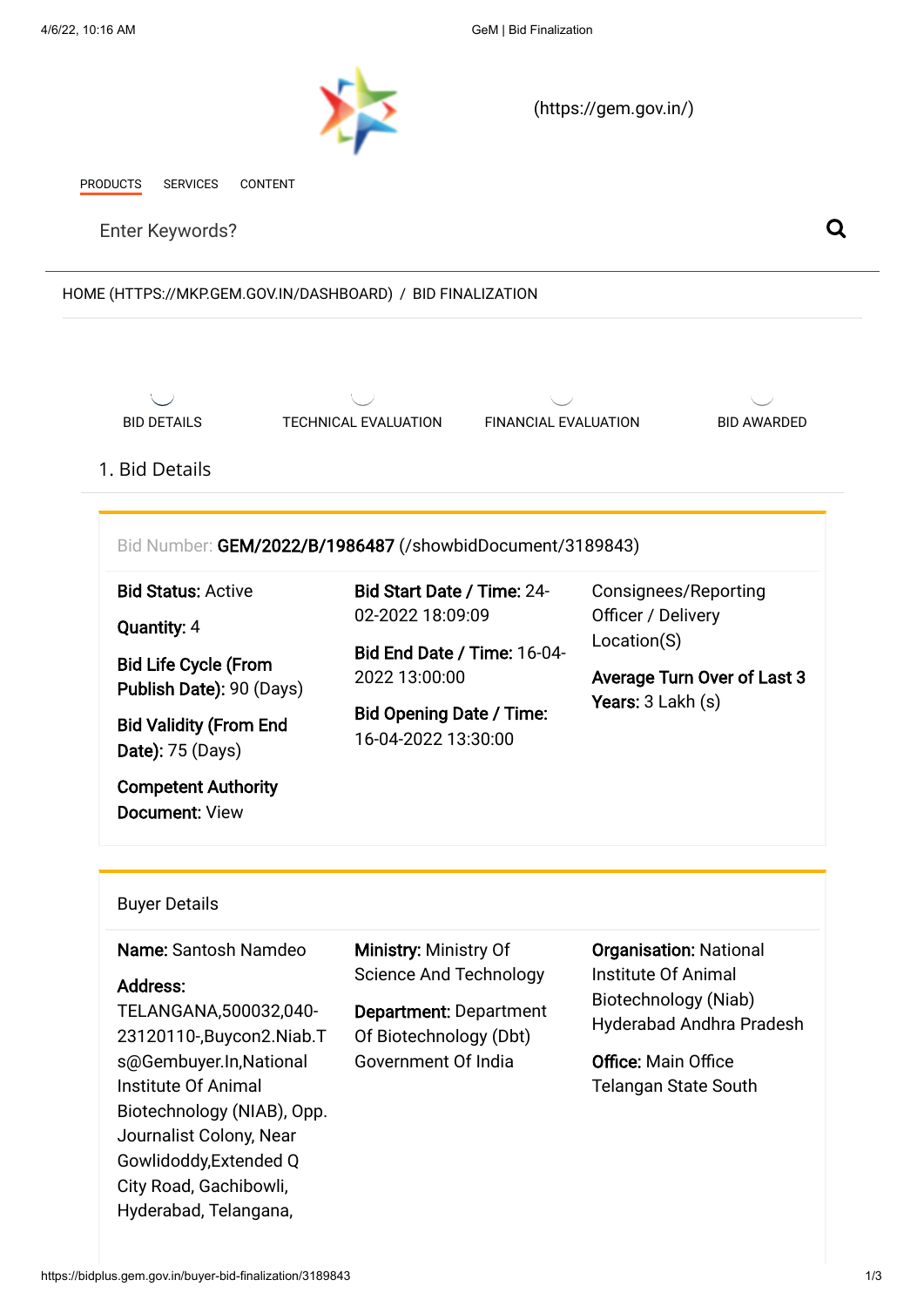India PIN: 500 032,India,Santosh Namdeo,HYDERABAD

| <b>Modified On: 2022-04-04</b><br>11:52:21 | Bid extended to 2022-04-<br>16 13:00:00   |  |
|--------------------------------------------|-------------------------------------------|--|
|                                            |                                           |  |
|                                            | Bid Opening Date: 2022-                   |  |
|                                            | 04-16 13:30:00                            |  |
| <b>Modified On: 2022-03-22</b>             | Bid extended to 2022-04-                  |  |
| 12:54:23                                   | 04 13:00:00                               |  |
|                                            | Bid Opening Date: 2022-                   |  |
|                                            | 04-04 13:30:00                            |  |
| <b>Modified On: 2022-03-08</b>             | Bid extended to 2022-03-                  |  |
| 14:45:15                                   | 21 15:00:00                               |  |
|                                            |                                           |  |
|                                            | Bid Opening Date: 2022-<br>03-21 15:30:00 |  |

Cancel Bid | Extend Bid | Edit Terms

# WEB INFO

[Terms of Use \(https://gem.gov.in/termsCondition\)](https://gem.gov.in/termsCondition)

[Website Policies \(https://gem.gov.in/websitePolicies\)](https://gem.gov.in/websitePolicies)

## ABOUT GeM

[Introduction to GeM \(https://gem.gov.in/aboutus\)](https://gem.gov.in/aboutus)

[Statistics \(https://gem.gov.in/statistics\)](https://gem.gov.in/statistics)